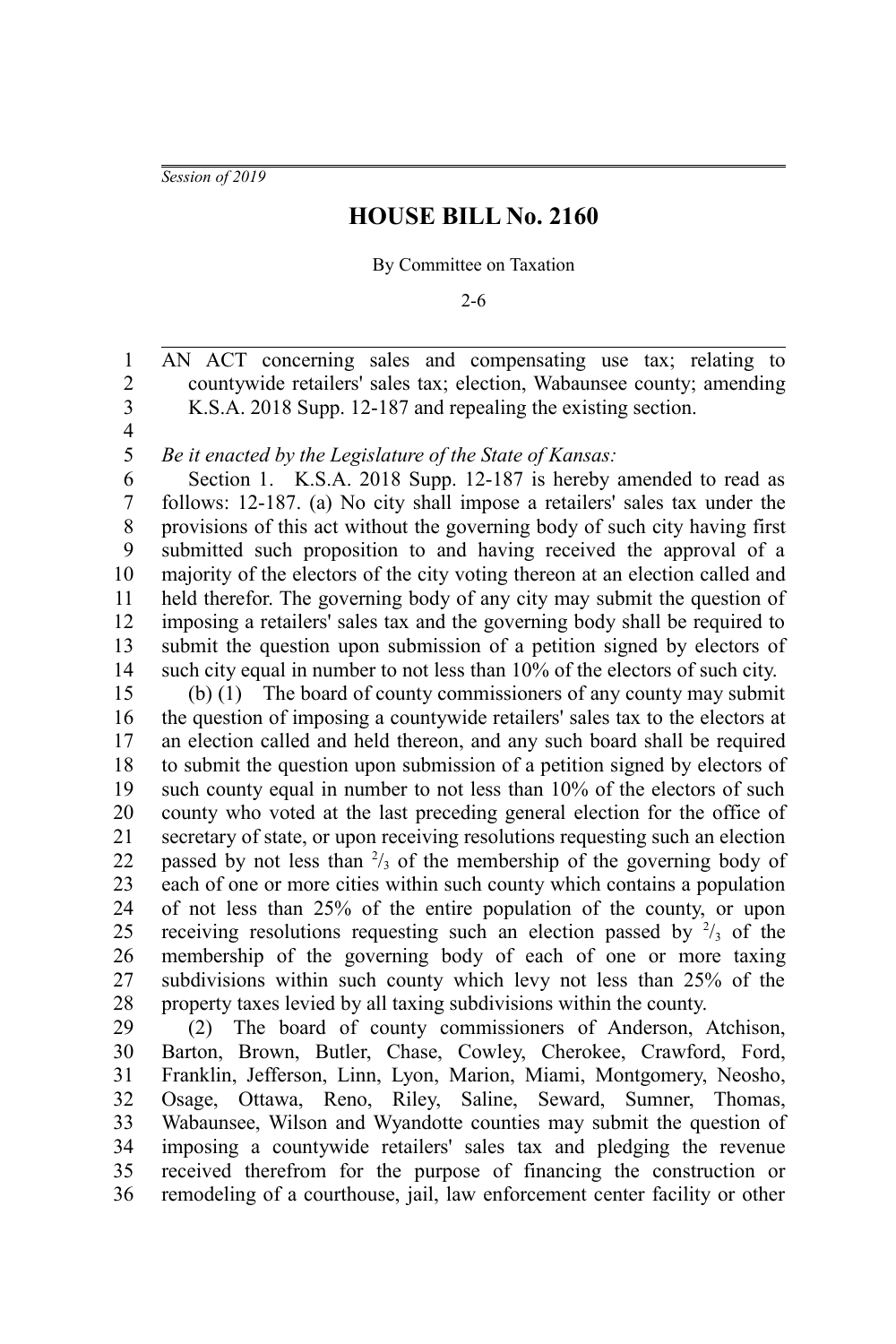county administrative facility, to the electors at an election called and held thereon. The tax imposed pursuant to this paragraph shall expire when sales tax sufficient to pay all of the costs incurred in the financing of such facility has been collected by retailers as determined by the secretary of revenue. Nothing in this paragraph shall be construed to allow the rate of tax imposed by Butler, Chase, Cowley, Lyon, Montgomery, Neosho, Riley, Sumner or Wilson county pursuant to this paragraph to exceed or be imposed at any rate other than the rates prescribed in K.S.A. 12-189, and amendments thereto. 1 2 3 4 5 6 7 8 9

(3) (A) Except as otherwise provided in this paragraph, the result of the election held on November 8, 1988, on the question submitted by the board of county commissioners of Jackson county for the purpose of increasing its countywide retailers' sales tax by 1% is hereby declared valid, and the revenue received therefrom by the county shall be expended solely for the purpose of financing the Banner Creek reservoir project. The tax imposed pursuant to this paragraph shall take effect on the effective date of this act and shall expire not later than five years after such date. 10 11 12 13 14 15 16 17

(B) The result of the election held on November 8, 1994, on the question submitted by the board of county commissioners of Ottawa county for the purpose of increasing its countywide retailers' sales tax by 1% is hereby declared valid, and the revenue received therefrom by the county shall be expended solely for the purpose of financing the erection, construction and furnishing of a law enforcement center and jail facility. 18 19 20 21 22 23

(C) Except as otherwise provided in this paragraph, the result of the election held on November 2, 2004, on the question submitted by the board of county commissioners of Sedgwick county for the purpose of increasing its countywide retailers' sales tax by 1% is hereby declared valid, and the revenue received therefrom by the county shall be used only to pay the costs of: (i) Acquisition of a site and constructing and equipping thereon a new regional events center, associated parking and infrastructure improvements and related appurtenances thereto, to be located in the downtown area of the city of Wichita, Kansas, (the "downtown arena"); (ii) design for the Kansas coliseum complex and construction of improvements to the pavilions; and (iii) establishing an operating and maintenance reserve for the downtown arena and the Kansas coliseum complex. The tax imposed pursuant to this paragraph shall commence on July 1, 2005, and shall terminate not later than 30 months after the commencement thereof. 24 25 26 27 28 29 30 31 32 33 34 35 36 37 38

(D) Except as otherwise provided in this paragraph, the result of the election held on August 5, 2008, on the question submitted by the board of county commissioners of Lyon county for the purpose of increasing its countywide retailers' sales tax by 1% is hereby declared valid, and the revenue received therefrom by the county shall be expended for the 39 40 41 42 43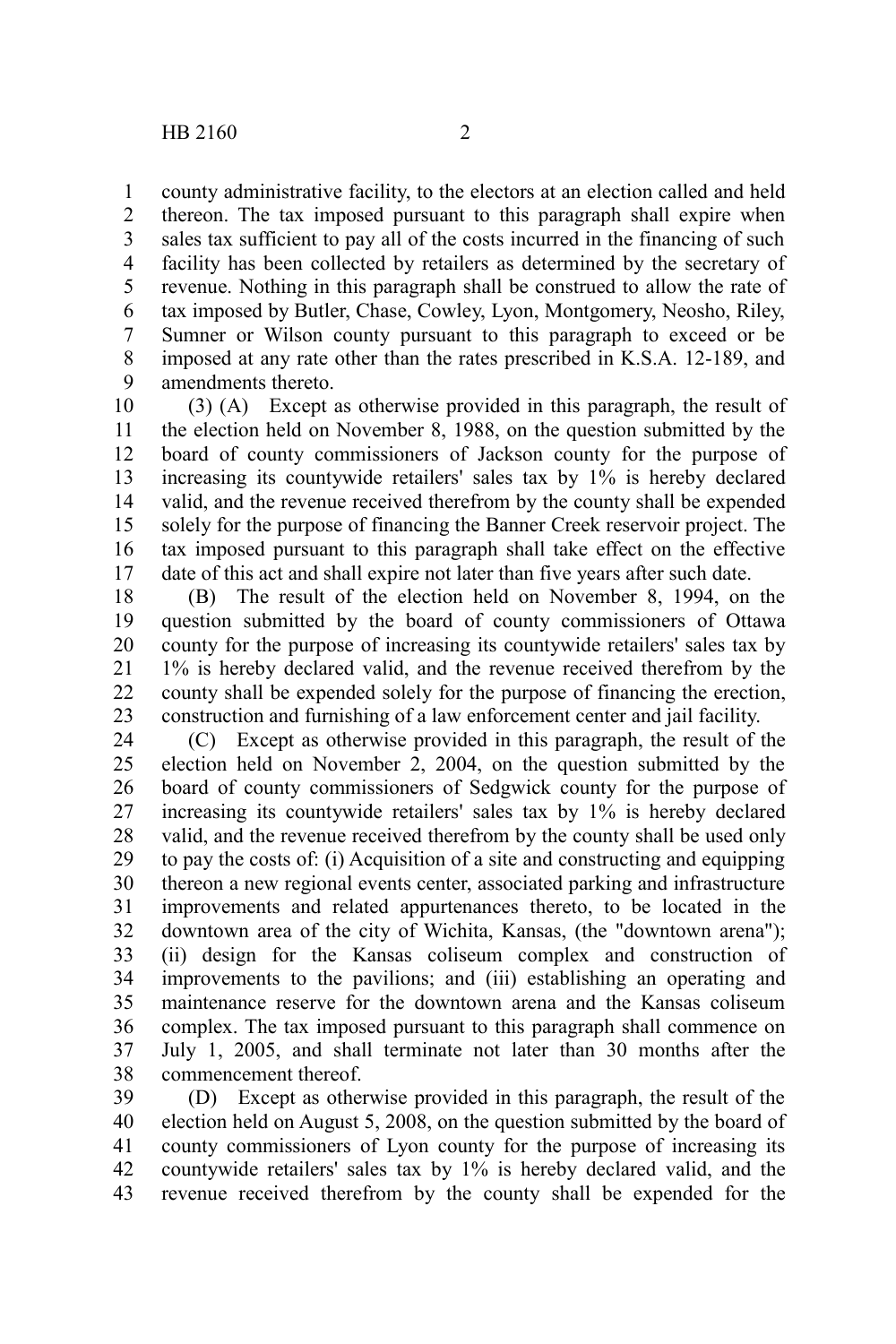purposes of ad valorem tax reduction and capital outlay. The tax imposed pursuant to this paragraph shall terminate not later than five years after the commencement thereof. 1 2 3

(E) Except as otherwise provided in this paragraph, the result of the election held on August 5, 2008, on the question submitted by the board of county commissioners of Rawlins county for the purpose of increasing its countywide retailers' sales tax by 0.75% is hereby declared valid, and the revenue received therefrom by the county shall be expended for the purposes of financing the costs of a swimming pool. The tax imposed pursuant to this paragraph shall terminate not later than 15 years after the commencement thereof or upon payment of all costs authorized pursuant to this paragraph in the financing of such project. 4 5 6 7 8 9 10 11 12

(F) The result of the election held on December 1, 2009, on the question submitted by the board of county commissioners of Chautauqua county for the purpose of increasing its countywide retailers' sales tax by 1% is hereby declared valid, and the revenue received from such tax by the county shall be expended for the purposes of financing the costs of constructing, furnishing and equipping a county jail and law enforcement center and necessary improvements appurtenant to such jail and law enforcement center. Any tax imposed pursuant to authority granted in this paragraph shall terminate upon payment of all costs authorized pursuant to this paragraph incurred in the financing of the project described in this paragraph. 13 14 15 16 17 18 19 20 21 22 23

(G) The result of the election held on April 7, 2015, on the question submitted by the board of county commissioners of Bourbon county for the purpose of increasing its retailers' sales tax by 0.4% is hereby declared valid, and the revenue received therefrom by the county shall be expended solely for the purpose of financing the costs of constructing, furnishing and operating a courthouse, law enforcement center or jail facility improvements. Any tax imposed pursuant to authority granted in this paragraph shall terminate upon payment of all costs authorized pursuant to this paragraph incurred in the financing of the project described in this paragraph. 24 25 26 27 28 29 30 31 32 33

(4) The board of county commissioners of Finney and Ford counties may submit the question of imposing a countywide retailers' sales tax at the rate of 0.25% and pledging the revenue received therefrom for the purpose of financing all or any portion of the cost to be paid by Finney or Ford county for construction of highway projects identified as system enhancements under the provisions of K.S.A. 68-2314(b)(5), and amendments thereto, to the electors at an election called and held thereon. Such election shall be called and held in the manner provided by the general bond law. The tax imposed pursuant to this paragraph shall expire upon the payment of all costs authorized pursuant to this paragraph in the 34 35 36 37 38 39 40 41 42 43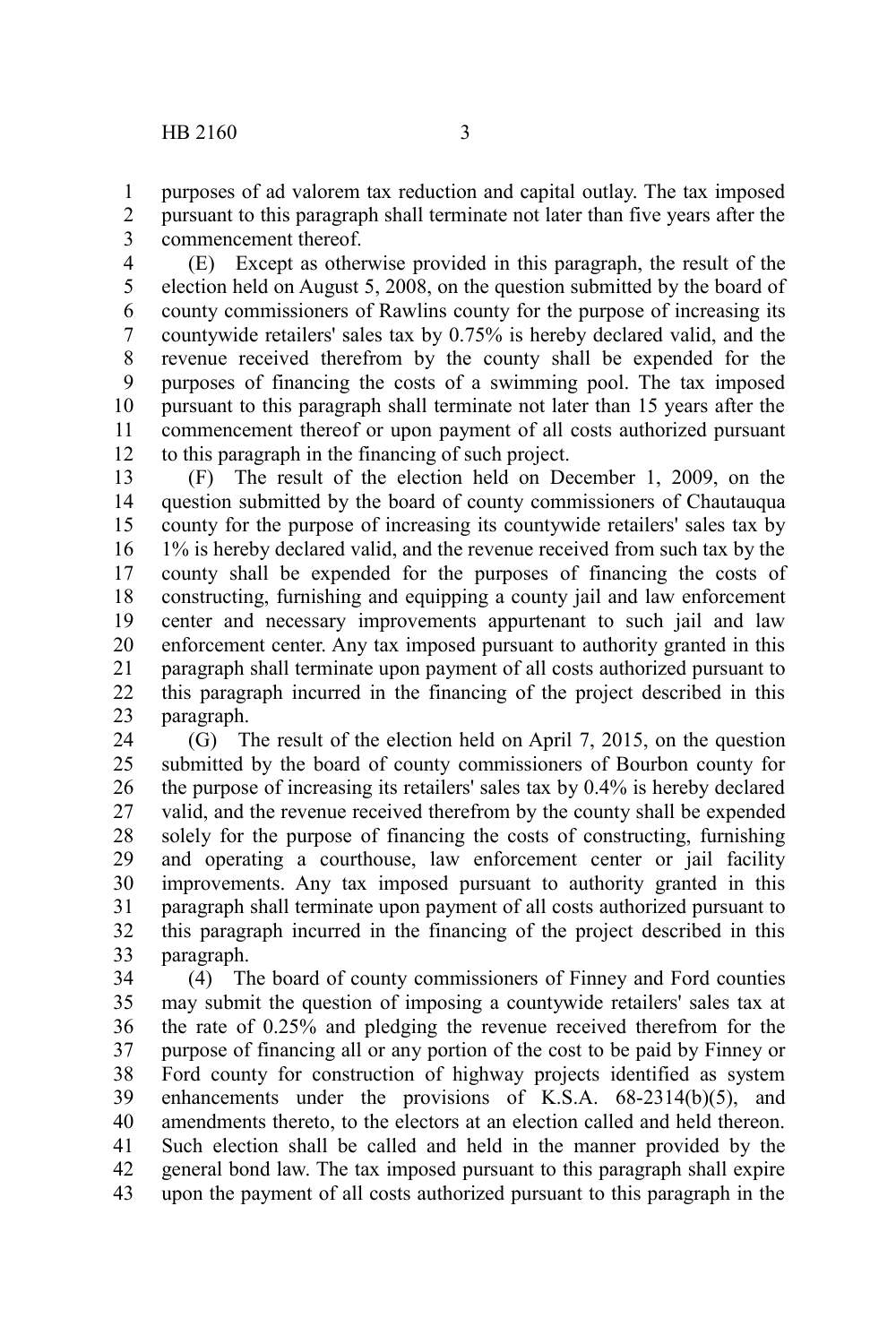financing of such highway projects. Nothing in this paragraph shall be construed to allow the rate of tax imposed by Finney or Ford county pursuant to this paragraph to exceed the maximum rate prescribed in K.S.A. 12-189, and amendments thereto. If any funds remain upon the payment of all costs authorized pursuant to this paragraph in the financing of such highway projects in Finney county, the state treasurer shall remit such funds to the treasurer of Finney county and upon receipt of such moneys shall be deposited to the credit of the county road and bridge fund. If any funds remain upon the payment of all costs authorized pursuant to this paragraph in the financing of such highway projects in Ford county, the state treasurer shall remit such funds to the treasurer of Ford county and upon receipt of such moneys shall be deposited to the credit of the county road and bridge fund. 1 2 3 4 5 6 7 8 9 10 11 12 13

(5) The board of county commissioners of any county may submit the question of imposing a retailers' sales tax at the rate of 0.25%, 0.5%, 0.75% or 1% and pledging the revenue received therefrom for the purpose of financing the provision of health care services, as enumerated in the question, to the electors at an election called and held thereon. Whenever any county imposes a tax pursuant to this paragraph, any tax imposed pursuant to subsection (a)(2) by any city located in such county shall expire upon the effective date of the imposition of the countywide tax, and thereafter the state treasurer shall remit to each such city that portion of the countywide tax revenue collected by retailers within such city as certified by the director of taxation. The tax imposed pursuant to this paragraph shall be deemed to be in addition to the rate limitations prescribed in K.S.A. 12-189, and amendments thereto. As used in this paragraph, health care services shall include, but not be limited to, the following: Local health departments, city or county hospitals, city or county nursing homes, preventive health care services including immunizations, prenatal care and the postponement of entry into nursing homes by home care services, mental health services, indigent health care, physician or health care worker recruitment, health education, emergency medical services, rural health clinics, integration of health care services, home health services and rural health networks. 14 15 16 17 18 19 20 21 22 23 24 25 26 27 28 29 30 31 32 33 34

(6) The board of county commissioners of Allen county may submit the question of imposing a countywide retailers' sales tax at the rate of 0.5% and pledging the revenue received therefrom for the purpose of financing the costs of operation and construction of a solid waste disposal area or the modification of an existing landfill to comply with federal regulations to the electors at an election called and held thereon. The tax imposed pursuant to this paragraph shall expire upon the payment of all costs incurred in the financing of the project undertaken. Nothing in this paragraph shall be construed to allow the rate of tax imposed by Allen 35 36 37 38 39 40 41 42 43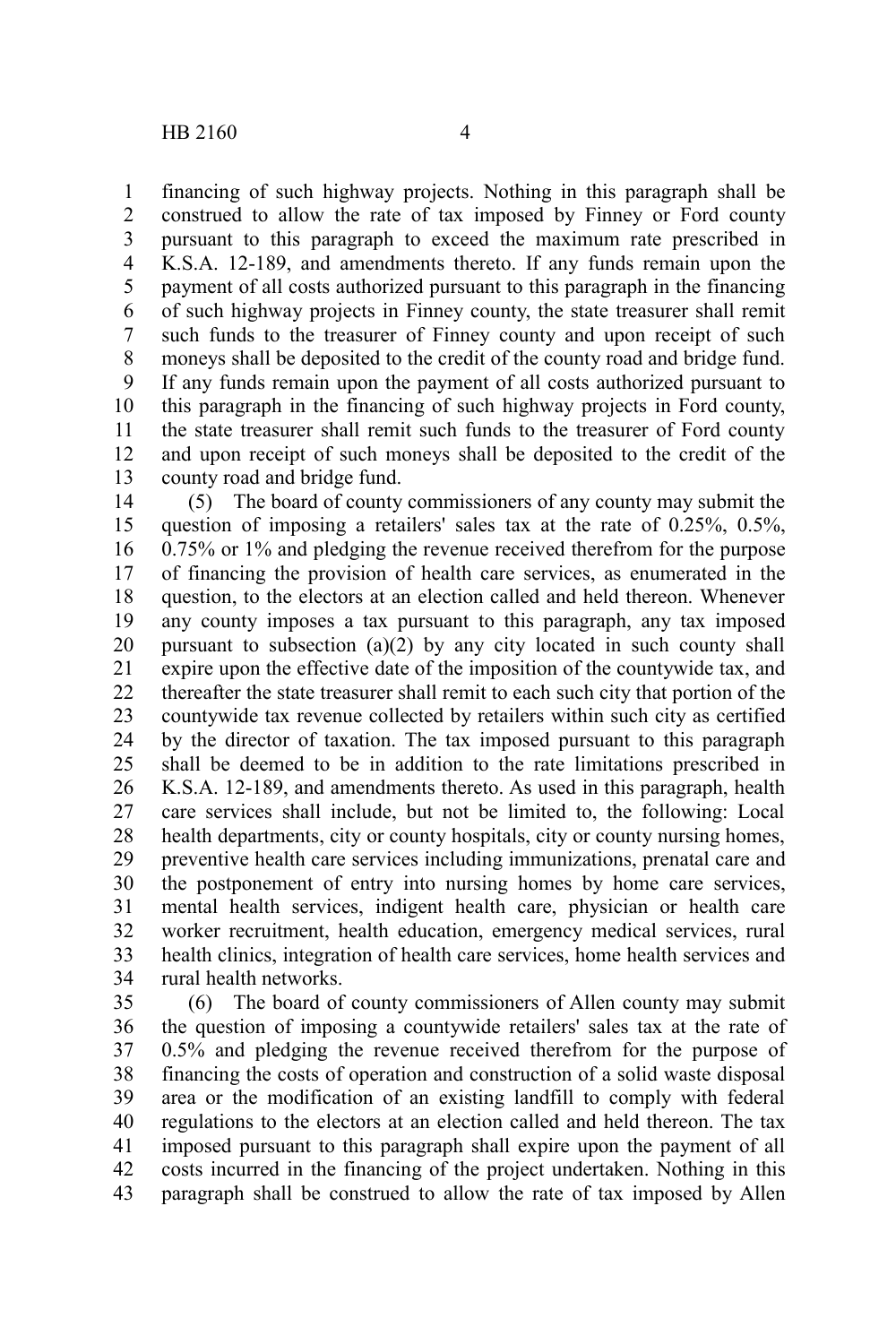county pursuant to this paragraph to exceed or be imposed at any rate other than the rates prescribed in K.S.A. 12-189, and amendments thereto. 1 2

(7) The board of county commissioners of Clay, Dickinson and Miami county may submit the question of imposing a countywide retailers' sales tax at the rate of 0.50% in the case of Clay and Dickinson county and at a rate of up to 1% in the case of Miami county, and pledging the revenue received therefrom for the purpose of financing the costs of roadway construction and improvement to the electors at an election called and held thereon. Except as otherwise provided, the tax imposed pursuant to this paragraph shall expire after five years from the date such tax is first collected. The result of the election held on November 2, 2004, on the question submitted by the board of county commissioners of Miami county for the purpose of extending for an additional five-year period the countywide retailers' sales tax imposed pursuant to this subsection in Miami county is hereby declared valid. The countywide retailers' sales tax imposed pursuant to this subsection in Clay and Miami county may be extended or reenacted for additional five-year periods upon the board of county commissioners of Clay and Miami county submitting such question to the electors at an election called and held thereon for each additional five-year period as provided by law. 3 4 5 6 7 8 9 10 11 12 13 14 15 16 17 18 19 20

(8) The board of county commissioners of Sherman county may submit the question of imposing a countywide retailers' sales tax at the rate of 1% and pledging the revenue received therefrom for the purpose of financing the costs of street and roadway improvements to the electors at an election called and held thereon. The tax imposed pursuant to this paragraph shall expire upon payment of all costs authorized pursuant to this paragraph in the financing of such project. 21 22 23 24 25 26 27

(9) The board of county commissioners of Cowley, Crawford, Russell and Woodson county may submit the question of imposing a countywide retailers' sales tax at the rate of 0.5% in the case of Crawford, Russell and Woodson county and at a rate of up to 0.25%, in the case of Cowley county and pledging the revenue received therefrom for the purpose of financing economic development initiatives or public infrastructure projects. The tax imposed pursuant to this paragraph shall expire after five years from the date such tax is first collected. 28 29 30 31 32 33 34 35

(10) The board of county commissioners of Franklin county may submit the question of imposing a countywide retailers' sales tax at the rate of 0.25% and pledging the revenue received therefrom for the purpose of financing recreational facilities. The tax imposed pursuant to this paragraph shall expire upon payment of all costs authorized in financing such facilities. 36 37 38 39 40 41

(11) The board of county commissioners of Douglas county may submit the question of imposing a countywide retailers' sales tax at the rate 42 43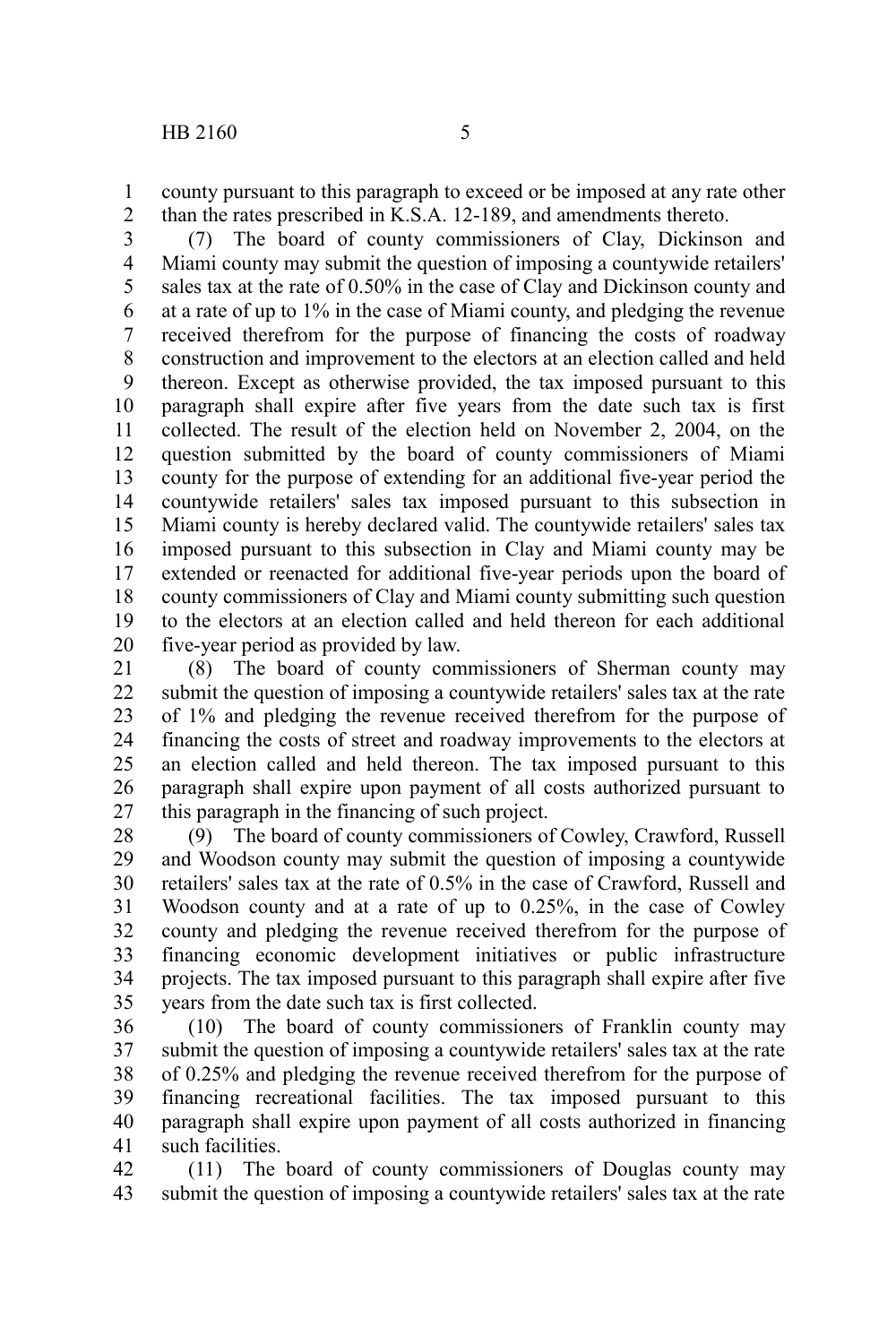of 0.25% and pledging the revenue received therefrom for the purposes of conservation, access and management of open space; preservation of cultural heritage; and economic development projects and activities. 1 2 3

(12) The board of county commissioners of Shawnee county may submit the question of imposing a countywide retailers' sales tax at the rate of 0.25% and pledging the revenue received therefrom to the city of Topeka for the purpose of financing the costs of rebuilding the Topeka boulevard bridge and other public infrastructure improvements associated with such project to the electors at an election called and held thereon. The tax imposed pursuant to this paragraph shall expire upon payment of all costs authorized in financing such project. 4 5 6 7 8 9 10 11

(13) The board of county commissioners of Jackson county may submit the question of imposing a countywide retailers' sales tax at a rate of 0.4% and pledging the revenue received therefrom as follows: 50% of such revenues for the purpose of financing for economic development initiatives; and 50% of such revenues for the purpose of financing public infrastructure projects to the electors at an election called and held thereon. The tax imposed pursuant to this paragraph shall expire after seven years from the date such tax is first collected. The board of county commissioners of Jackson county may submit the question of imposing a countywide retailers' sales tax at a rate of 0.4% which such tax shall take effect after the expiration of the tax imposed pursuant to this paragraph prior to the effective date of this act, and pledging the revenue received therefrom for the purpose of financing public infrastructure projects to the electors at an election called and held thereon. Such tax shall expire after seven years from the date such tax is first collected. 12 13 14 15 16 17 18 19 20 21 22 23 24 25 26

(14) The board of county commissioners of Neosho county may submit the question of imposing a countywide retailers' sales tax at the rate of 0.5% and pledging the revenue received therefrom for the purpose of financing the costs of roadway construction and improvement to the electors at an election called and held thereon. The tax imposed pursuant to this paragraph shall expire upon payment of all costs authorized pursuant to this paragraph in the financing of such project. 27 28 29 30 31 32 33

(15) The board of county commissioners of Saline county may submit the question of imposing a countywide retailers' sales tax at the rate of up to 0.5% and pledging the revenue received therefrom for the purpose of financing the costs of construction and operation of an expo center to the electors at an election called and held thereon. The tax imposed pursuant to this paragraph shall expire after five years from the date such tax is first collected. 34 35 36 37 38 39 40

(16) The board of county commissioners of Harvey county may submit the question of imposing a countywide retailers' sales tax at the rate of 1.0% and pledging the revenue received therefrom for the purpose of 41 42 43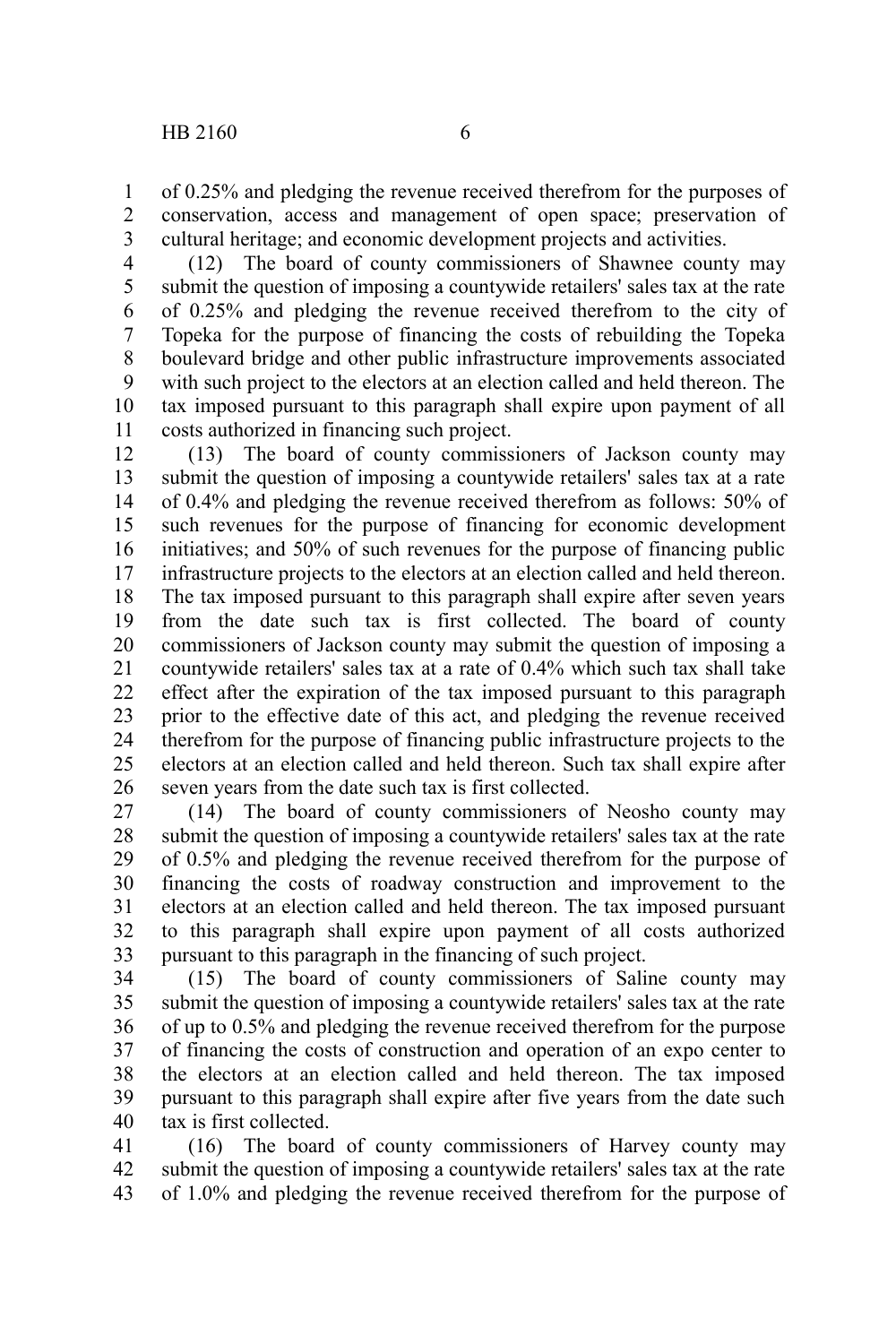financing the costs of property tax relief, economic development initiatives and public infrastructure improvements to the electors at an election called and held thereon. 1 2 3

(17) The board of county commissioners of Atchison county may submit the question of imposing a countywide retailers' sales tax at the rate of 0.25% and pledging the revenue received therefrom for the purpose of financing the costs of construction and maintenance of sports and recreational facilities to the electors at an election called and held thereon. The tax imposed pursuant to this paragraph shall expire upon payment of all costs authorized in financing such facilities. 4 5 6 7 8 9 10

(18) The board of county commissioners of Wabaunsee county may submit the question of imposing a countywide retailers' sales tax at the rate of 0.5% and pledging the revenue received therefrom for the purpose of financing the costs of bridge and roadway construction and improvement to the electors at an election called and held thereon. The tax imposed pursuant to this paragraph shall expire after 15 years from the date such tax is first collected. *The countywide retailers' sales tax imposed pursuant to this paragraph may be extended or reenacted for additional periods not exceeding 15 years upon the board of county commissioners of Wabaunsee county submitting such question to the electors at an election called and held thereon for each extension or reenactment period as provided by law.*  11 12 13 14 15 16 17 18 19 20 21

(19) The board of county commissioners of Jefferson county may submit the question of imposing a countywide retailers' sales tax at the rate of 1% and pledging the revenue received therefrom for the purpose of financing the costs of roadway construction and improvement to the electors at an election called and held thereon. The tax imposed pursuant to this paragraph shall expire after six years from the date such tax is first collected. The countywide retailers' sales tax imposed pursuant to this paragraph may be extended or reenacted for additional six-year periods upon the board of county commissioners of Jefferson county submitting such question to the electors at an election called and held thereon for each additional six-year period as provided by law. 22 23 24 25 26 27 28 29 30 31 32

(20) The board of county commissioners of Riley county may submit the question of imposing a countywide retailers' sales tax at the rate of up to 1% and pledging the revenue received therefrom for the purpose of financing the costs of bridge and roadway construction and improvement to the electors at an election called and held thereon. The tax imposed pursuant to this paragraph shall expire after five years from the date such tax is first collected. 33 34 35 36 37 38 39

(21) The board of county commissioners of Johnson county may submit the question of imposing a countywide retailers' sales tax at the rate of 0.25% and pledging the revenue received therefrom for the purpose of financing the construction and operation costs of public safety projects, 40 41 42 43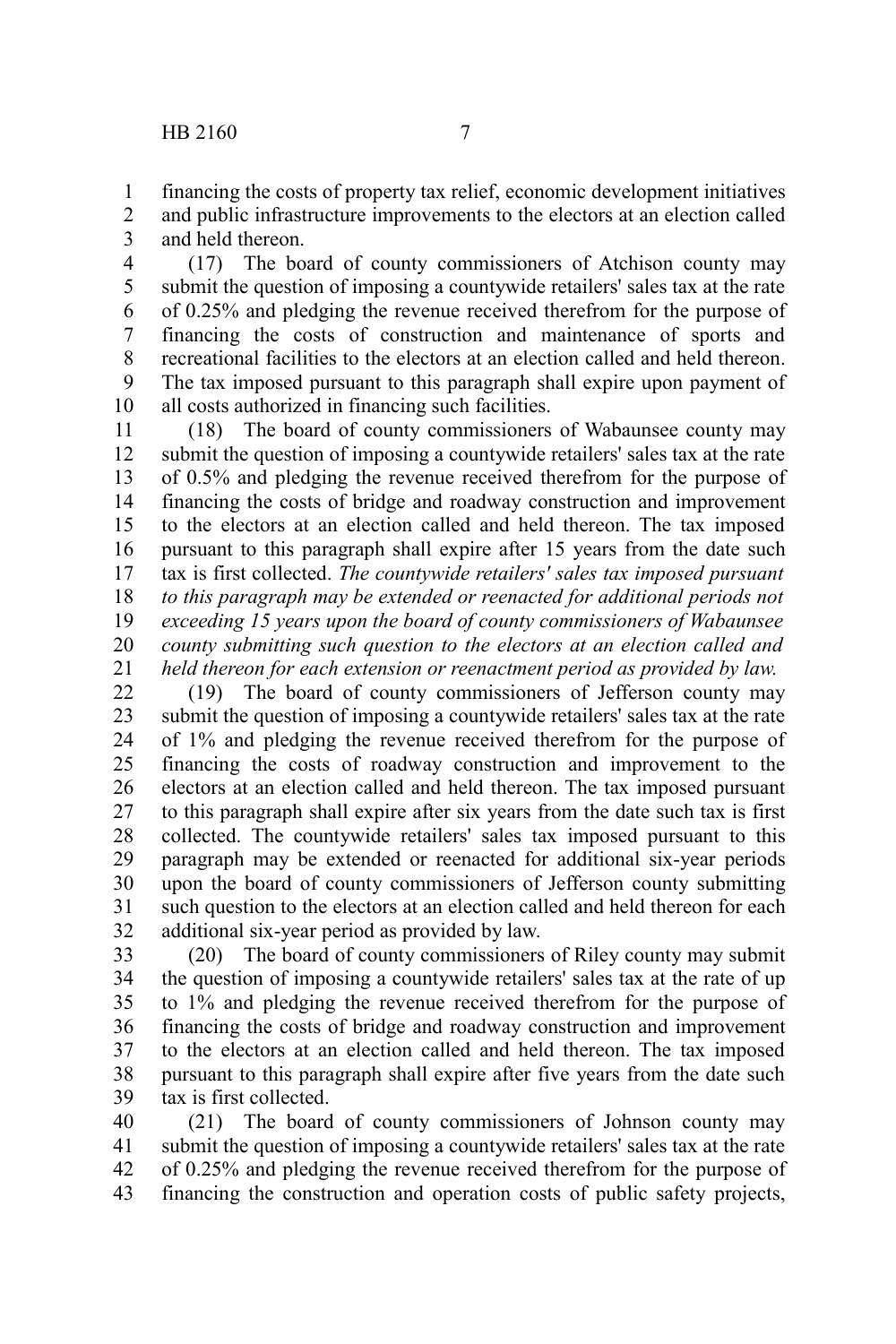including, but not limited to, a jail, detention center, sheriff's resource center, crime lab or other county administrative or operational facility dedicated to public safety, to the electors at an election called and held thereon. The tax imposed pursuant to this paragraph shall expire after 10 years from the date such tax is first collected. The countywide retailers' sales tax imposed pursuant to this subsection may be extended or reenacted for additional periods not exceeding 10 years upon the board of county commissioners of Johnson county submitting such question to the electors at an election called and held thereon for each additional ten-year period as provided by law. 1 2 3 4 5 6 7 8 9 10

(22) The board of county commissioners of Wilson county may submit the question of imposing a countywide retailers' sales tax at the rate of up to 1% and pledging the revenue received therefrom for the purpose of financing the costs of roadway construction and improvements to federal highways, the development of a new industrial park and other public infrastructure improvements to the electors at an election called and held thereon. The tax imposed pursuant to this paragraph shall expire upon payment of all costs authorized pursuant to this paragraph in the financing of such project or projects. 11 12 13 14 15 16 17 18 19

(23) The board of county commissioners of Butler county may submit the question of imposing a countywide retailers' sales tax at the rate of either 0.25%, 0.5%, 0.75% or 1% and pledging the revenue received therefrom for the purpose of financing the costs of public safety capital projects or bridge and roadway construction projects, or both, to the electors at an election called and held thereon. The tax imposed pursuant to this paragraph shall expire upon payment of all costs authorized in financing such projects. 20 21 22 23 24 25 26 27

(24) The board of county commissioners of Barton county may submit the question of imposing a countywide retailers' sales tax at the rate of up to 0.5% and pledging the revenue received therefrom for the purpose of financing the costs of roadway and bridge construction and improvement and infrastructure development and improvement to the electors at an election called and held thereon. The tax imposed pursuant to this paragraph shall expire after 10 years from the date such tax is first collected. 28 29 30 31 32 33 34 35

(25) The board of county commissioners of Jefferson county may submit the question of imposing a countywide retailers' sales tax at the rate of 0.25% and pledging the revenue received therefrom for the purpose of financing the costs of the county's obligation as participating employer to make employer contributions and other required contributions to the Kansas public employees retirement system for eligible employees of the county who are members of the Kansas police and firemen's retirement system, to the electors at an election called and held thereon. The tax 36 37 38 39 40 41 42 43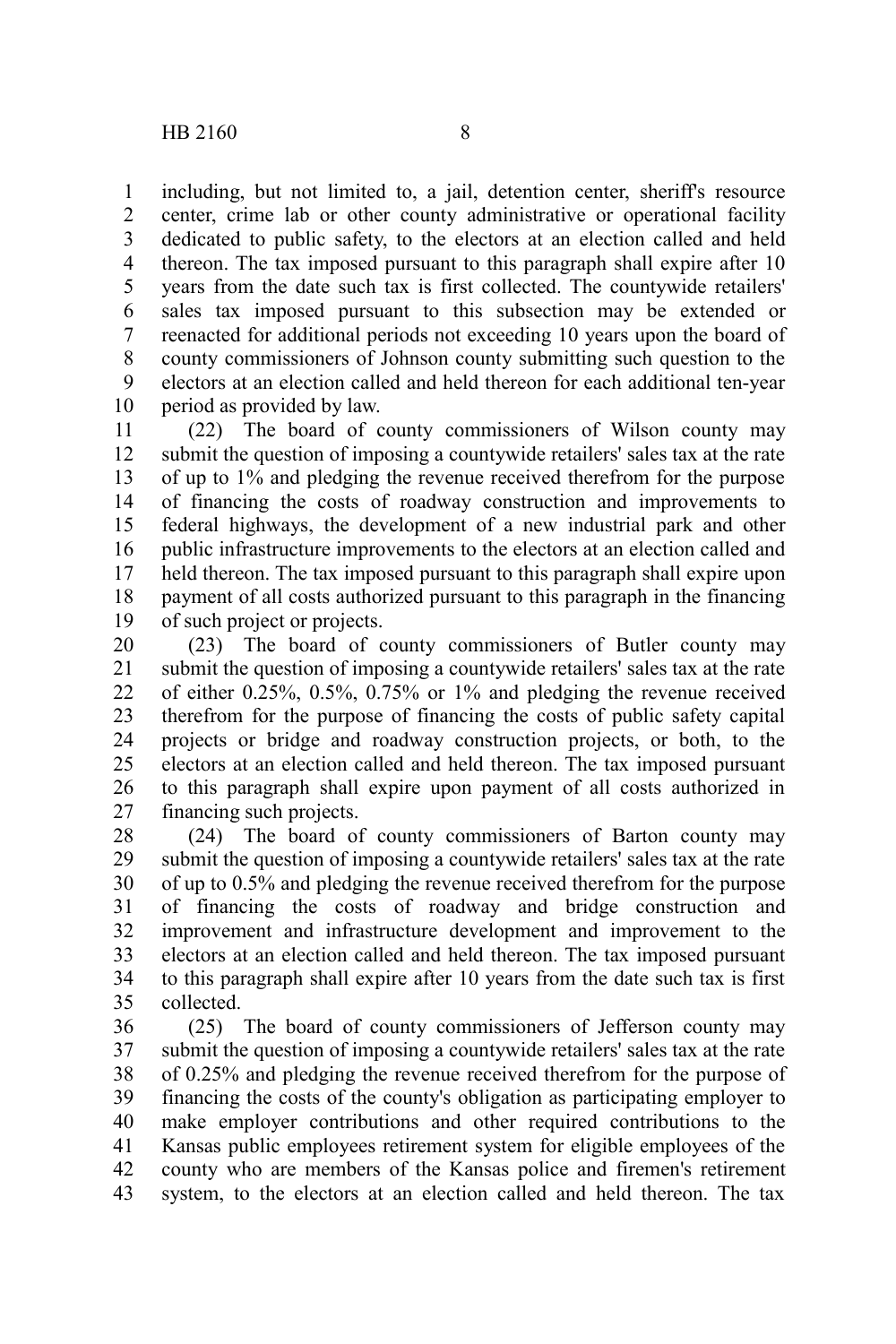imposed pursuant to this paragraph shall expire upon payment of all costs authorized in financing such purpose. 1 2

(26) The board of county commissioners of Pottawatomie county may submit the question of imposing a countywide retailers' sales tax at the rate of up to 0.5% and pledging the revenue received therefrom for the purpose of financing the costs of construction or remodeling of a courthouse, jail, law enforcement center facility or other county administrative facility, or public infrastructure improvements, or both, to the electors at an election called and held thereon. The tax imposed pursuant to this paragraph shall expire upon payment of all costs authorized in financing such project or projects. 3 4 5 6 7 8 9 10 11

(27) The board of county commissioners of Kingman county may submit the question of imposing a countywide retailers' sales tax at the rate of 0.25%, 0.5%, 0.75% or 1% and pledging the revenue received therefrom for the purpose of financing the costs of constructing and furnishing a law enforcement center and jail facility and the costs of roadway and bridge improvements to the electors at an election called and held thereon. The tax imposed pursuant to this paragraph shall expire not later than 20 years from the date such tax is first collected. 12 13 14 15 16 17 18 19

(28) The board of county commissioners of Edwards county may submit the question of imposing a countywide retailers' sales tax at the rate of 0.375% and pledging the revenue therefrom for the purpose of financing the costs of economic development initiatives to the electors at an election called and held thereon. 20 21 22 23 24

(29) The board of county commissioners of Rooks county may submit the question of imposing a countywide retailers' sales tax at the rate of 0.5% and pledging the revenue therefrom for the purpose of financing the costs of constructing or remodeling and furnishing a jail facility to the electors at an election called and held thereon. The tax imposed pursuant to this paragraph shall expire upon the payment of all costs authorized in financing such project or projects. 25 26 27 28 29 30 31

(30) The board of county commissioners of Douglas county may submit the question of imposing a countywide retailers' sales tax at the rate of 0.5% and pledging the revenue received therefrom for the purpose of financing the construction or remodeling of a courthouse, jail, law enforcement center facility, detention facility or other county administrative facility, specifically including mental health and for the operation thereof. 32 33 34 35 36 37 38

(31) The board of county commissioners of Bourbon county may submit the question of imposing a countywide retailers' sales tax at the rate of up to 1%, in increments of 0.05%, and pledging the revenue received therefrom for the purpose of financing the costs of constructing, furnishing and operating a courthouse, law enforcement center or jail facility 39 40 41 42 43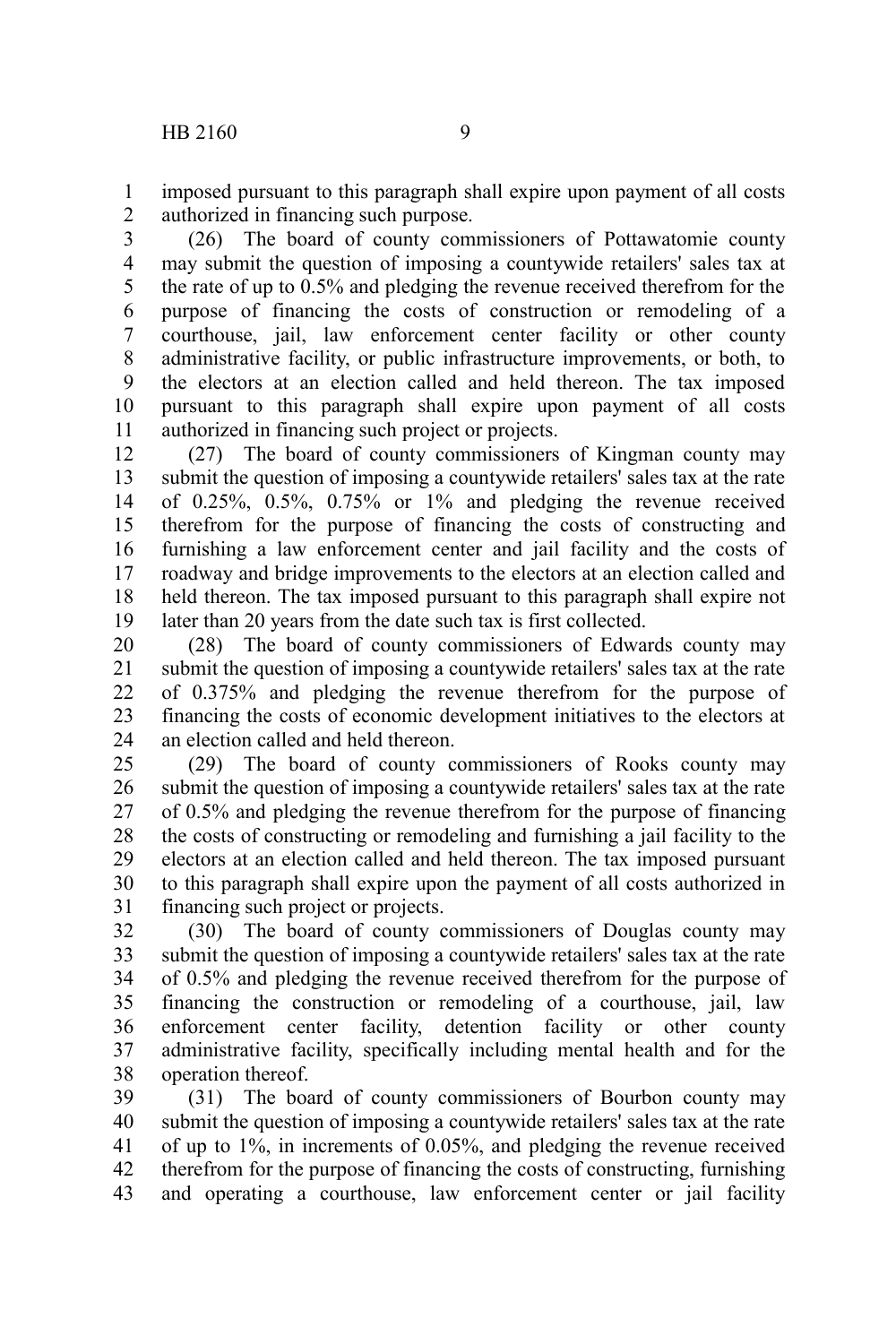improvements to the electors at an election called and held thereon. 1

(32) The board of county commissioners of Marion county may submit the question of imposing a countywide retailers' sales tax at the rate of 0.5% and pledging the revenue received therefrom for the purpose of financing the costs of property tax relief, economic development initiatives and the construction of public infrastructure improvements, including buildings, to the electors at an election called and held thereon. 2 3 4 5 6 7

(c) The boards of county commissioners of any two or more contiguous counties, upon adoption of a joint resolution by such boards, may submit the question of imposing a retailers' sales tax within such counties to the electors of such counties at an election called and held thereon and such boards of any two or more contiguous counties shall be required to submit such question upon submission of a petition in each of such counties, signed by a number of electors of each of such counties where submitted equal in number to not less than 10% of the electors of each of such counties who voted at the last preceding general election for the office of secretary of state, or upon receiving resolutions requesting such an election passed by not less than  $\frac{2}{3}$  of the membership of the governing body of each of one or more cities within each of such counties which contains a population of not less than 25% of the entire population of each of such counties, or upon receiving resolutions requesting such an election passed by  $\frac{2}{3}$  of the membership of the governing body of each of one or more taxing subdivisions within each of such counties which levy not less than 25% of the property taxes levied by all taxing subdivisions within each of such counties. 8 9 10 11 12 13 14 15 16 17 18 19 20 21 22 23 24 25

(d) Any city retailers' sales tax being levied by a city prior to July 1, 2006, shall continue in effect until repealed in the manner provided herein for the adoption and approval of such tax or until repealed by the adoption of an ordinance for such repeal. Any countywide retailers' sales tax in the amount of 0.5% or 1% in effect on July 1, 1990, shall continue in effect until repealed in the manner provided herein for the adoption and approval of such tax. 26 27 28 29 30 31 32

(e) Any city or county proposing to adopt a retailers' sales tax shall give notice of its intention to submit such proposition for approval by the electors in the manner required by K.S.A. 10-120, and amendments thereto. The notices shall state the time of the election and the rate and effective date of the proposed tax. If a majority of the electors voting thereon at such election fail to approve the proposition, such proposition may be resubmitted under the conditions and in the manner provided in this act for submission of the proposition. If a majority of the electors voting thereon at such election shall approve the levying of such tax, the governing body of any such city or county shall provide by ordinance or resolution, as the case may be, for the levy of the tax. Any repeal of such 33 34 35 36 37 38 39 40 41 42 43